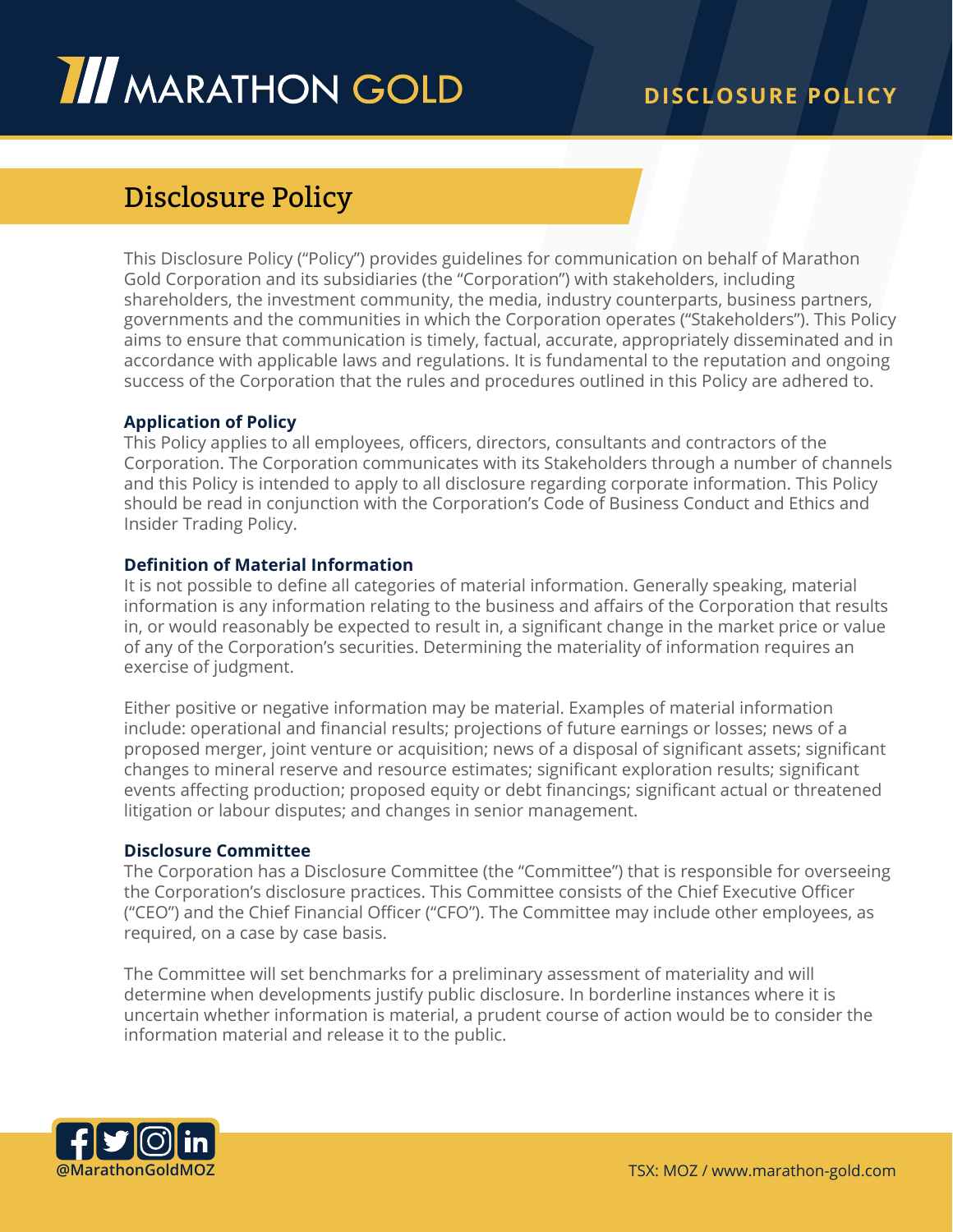In order for the Committee to effectively operate, it is important that it be made aware of any information that may be material. Employees who become aware of information that may constitute material information should promptly contact a member of the Disclosure Committee, who will then provide the information, if necessary, to the Committee.

# **Disclosure of Material Information**

Material information will be promptly disclosed to the public, except when otherwise required for the purpose of maintaining the confidentiality of the information.

In complying with the requirement to promptly disclose material information in accordance with applicable laws and the rules of the stock exchange, the Corporation should adhere to the following basic principles:

- (i) Material information will be disclosed in a press release. All press releases should be accurate, complete and contain enough detail to enable readers to understand the substance and importance of the information being disclosed.
- (ii) The Committee may determine that information should be kept confidential where disclosure could be unduly detrimental to the Corporation (for example if release of the information would prejudice negotiations in a corporate transaction). In such cases, to the extent required by law, the Committee will file a confidential material change report with securities regulators.
- (iii) Misleading disclosure (i.e. half-truths) should be avoided. Additionally, material information previously disclosed by the Corporation should be updated if it becomes misleading as a result of subsequent events.
- (iv) Either negative or positive information can be material, and both should be disclosed promptly.
- (v) Material information should not be disclosed selectively. If previously undisclosed material information has been inadvertently disclosed to an analyst or any other person not bound by a confidentiality obligation, such information should be promptly disclosed in a press release.
- (vi) Disclosure on the Corporation's website alone does not constitute adequate disclosure of material information. Documents that are posted to the website from time to time, such as corporate presentations, should not contain undisclosed material information.
- (vii) If the Corporation subsequently learns that earlier disclosure contained a material error at the time it was given, steps should be taken to promptly correct the information.
- (viii) All disclosure containing technical information will be made in accordance with the requirements of National Instrument 43-101 including the identification of the qualified person responsible for reviewing the disclosure and the appropriate referencing of technical reports containing the material technical information.

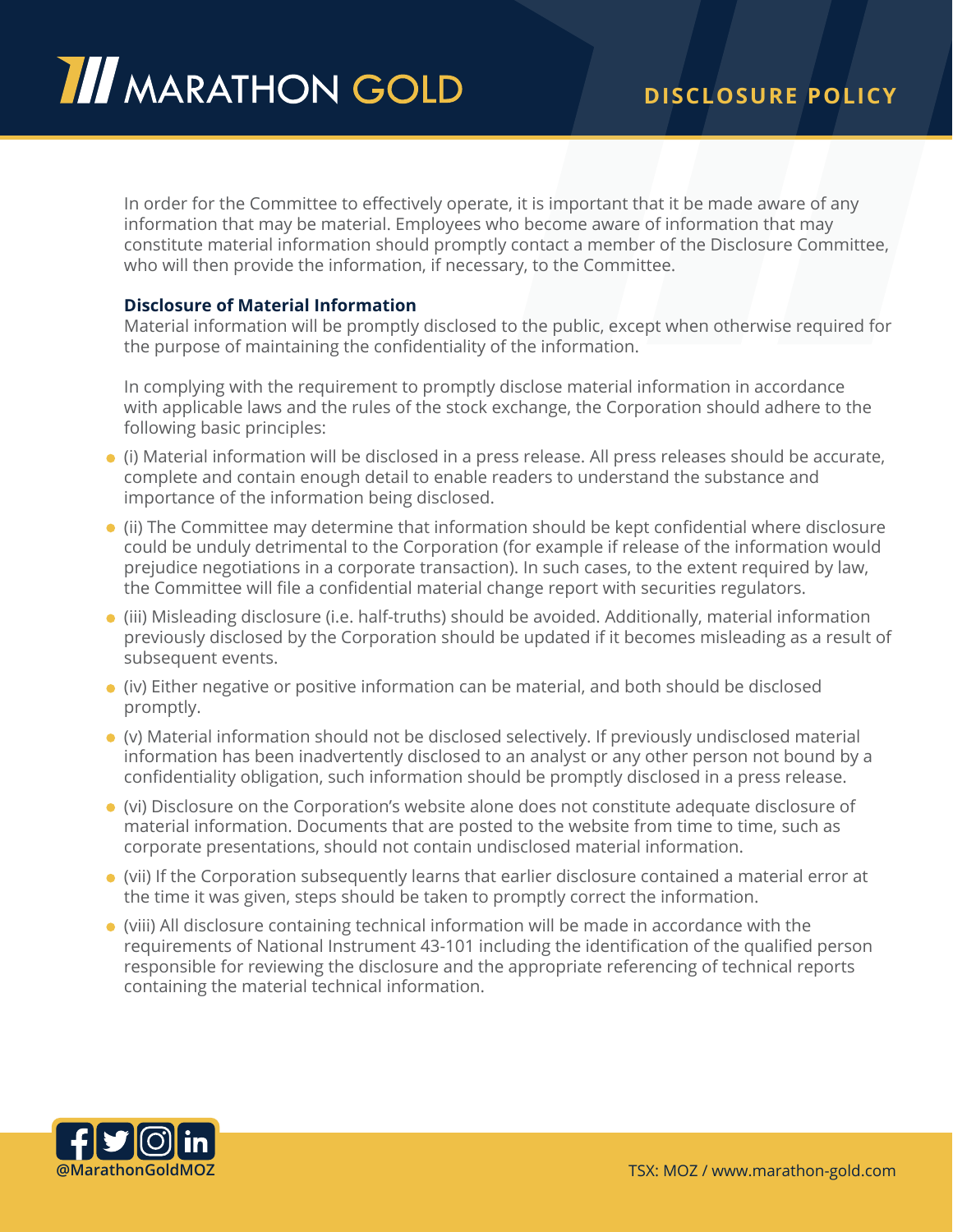

### **Designated Spokesperson**

The CEO is the primary spokespeople for the Corporation and is responsible for all public disclosure. The CEO may, from time to time, designate others to speak on behalf of the Corporation or to respond to specific inquiries.

Directors, officers and employees shall not respond under any circumstances to inquiries from the investment community, the media, or others unless authorized to do so. All such inquiries must be referred to the CEO.

#### **Quiet Periods**

In order to avoid the potential for selective disclosure or even the perception of selective disclosure, the Corporation should strive to observe a quarterly quiet period. The quiet period will commence 15 days prior to the anticipated release of quarterly or annual results and end with the issuance of a press release disclosing such results. During this period, the Corporation should avoid calling meetings with analysts and investors. If the Corporation is invited to participate in investment meetings or conferences organized by others during a quiet period, a member of the Committee will determine, on a case-by-case basis, if it is advisable to accept these invitations.

#### **Press Releases**

Material information will be disclosed in a press release. If material information is inadvertently disclosed selectively, a press release will be issued to ensure broad public disclosure of the information. Press releases will be disseminated through an approved newswire service that provides sufficiently broad dissemination.

If the stock exchanges upon which shares of the Corporation are listed are open for trading at the time of a proposed announcement, prior notice of the press release announcing material information must be provided to the exchanges, which may lead to a trading halt if deemed necessary by regulators. If a press release announcing material information is issued outside of trading hours, market surveillance should be notified before the start of trading.

# **Conference Calls**

The Corporation's practice is that conference calls be held, to the extent practicable, for major corporate developments. Such conference calls will be accessible simultaneously to all interested parties by telephone or by webcast over the internet and will be preceded by a press release containing all relevant material information.

The Corporation will provide advance notice of the conference call and webcast by issuing a press release announcing the date and time and providing information on how interested parties may access the call and webcast. In addition, the Corporation may send invitations to analysts, institutional investors, the media and others invited to participate. A recording of the conference call and/or an archived audio webcast on the internet will be made available following the call for a minimum of 30 days.

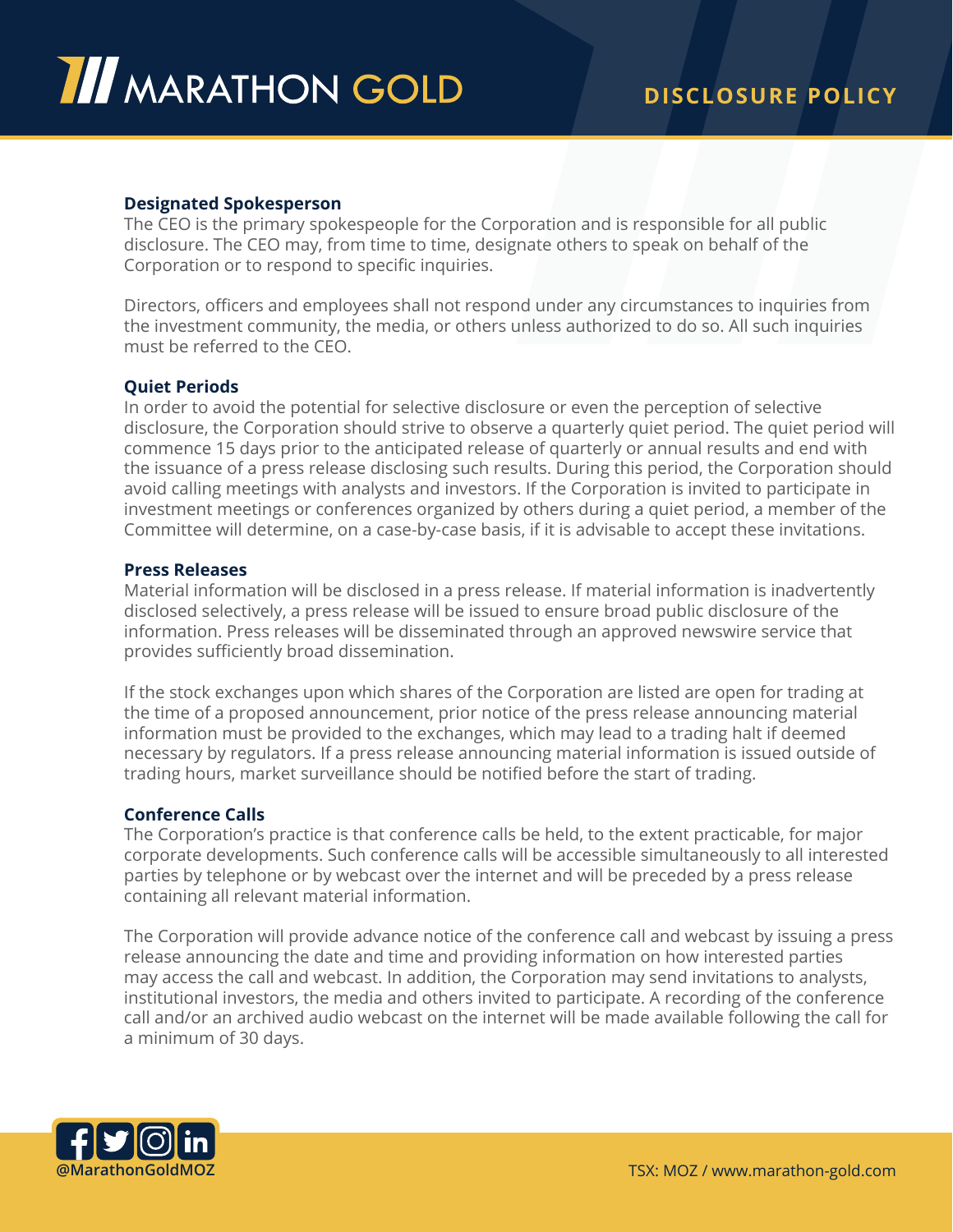

At the beginning of the call, a Corporation spokesperson will provide appropriate cautionary language with respect to any forward-looking information and direct participants to publicly available documents containing the assumptions, sensitivities and a full discussion of the risks and uncertainties. When warranted, the Committee will have a debriefing meeting immediately after the conference call. If such debriefing uncovers selective disclosure of previously undisclosed material information, the Corporation will promptly disclose such information in a press release.

#### **Rumours**

It is the Corporation's policy to neither confirm nor deny rumours. If a comment is requested, the Corporation's spokesperson will respond by saying "It is our policy not to comment on market speculation or rumours."

Should the stock exchange request that the Corporation make a definitive statement in response to a market rumour that is causing significant volatility in the stock, the Committee will consider the matter and decide whether to make a policy exception. In addition, the Committee may, in exceptional situations, instruct authorized spokespersons respond to certain rumours that are deemed harmful to the Corporation's interests if not rebutted.

# **Communications with Analysts, Investors and the Media**

The Corporation recognizes that meetings with analysts and significant investors are an important element of the Corporation's investor relations program. The Corporation may meet with analysts and investors on an individual or small group. If the Corporation intends to announce material information at a conference, meeting or during a conference call, the announcement should be preceded by a press release.

Where practical, more than one Corporation representative should be present at all individual and group meetings. A debriefing should be held after such meetings and, if such debriefing uncovers selective disclosure of previously undisclosed material information, the Corporation should promptly disclose such information in a press release.

#### **Reviewing Analysts Reports and Models**

It is the Corporation's policy to review, upon request, analysts' draft research reports or models. The Corporation will review the report or model for the purpose of pointing out errors in factbased publicly disclosed information.

It is the Corporation's policy, when an analyst inquires with respect to their estimates, to question an analyst's assumptions if the estimate is a significant outlier among the range of estimates or the Corporation's published earnings guidance. However, the Corporation will not confirm, or attempt to influence, an analyst's opinions or conclusions. In order to avoid appearing to "endorse" an analyst's report or model, the Corporation will provide its comments orally or will attach a disclaimer to written comments to indicate the report was reviewed only for factual accuracy.

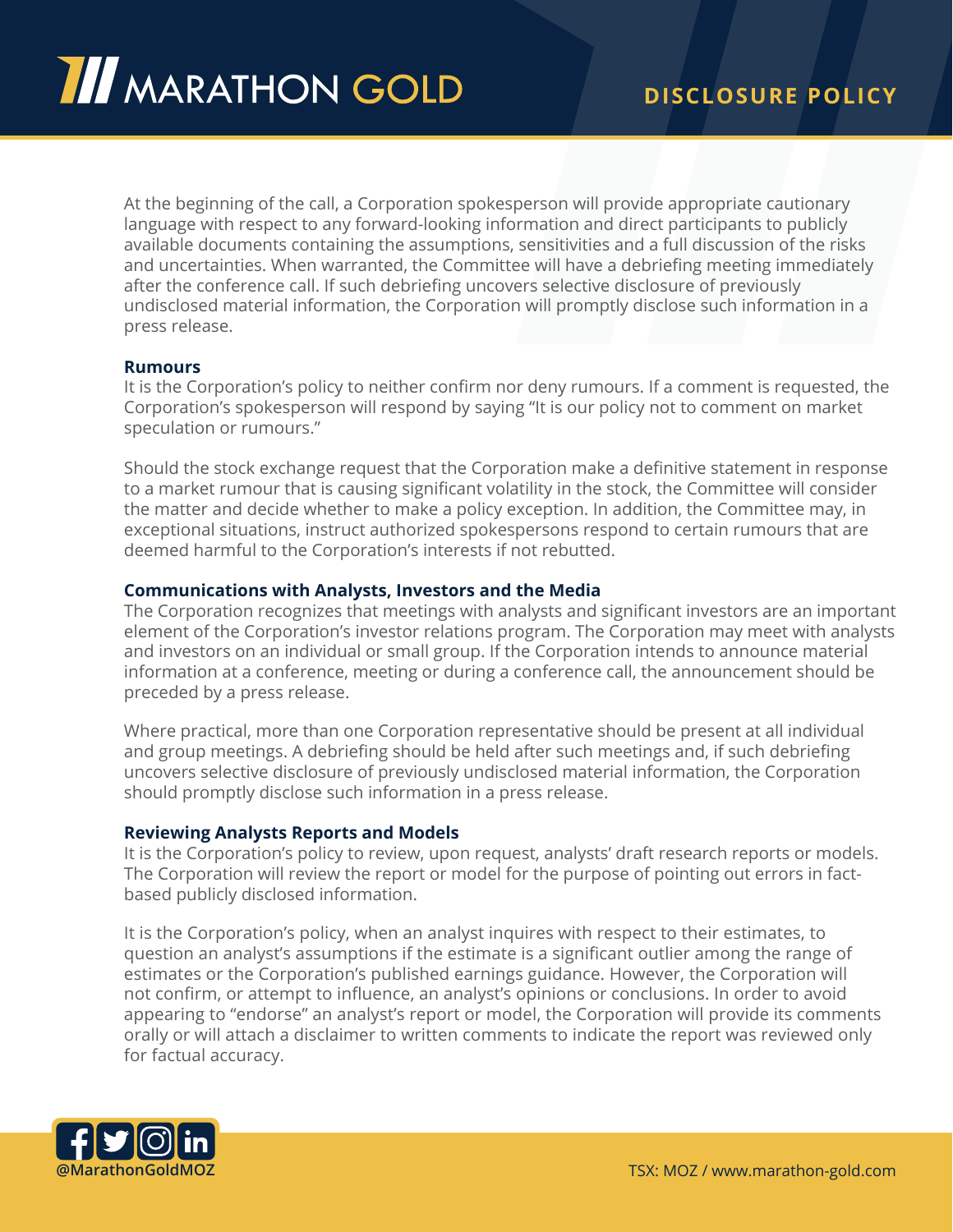Analyst reports are proprietary products of the analyst's firm. The Corporation will not make these reports available to third parties. The Corporation may post on its website a complete list of all analysts whom the Corporation knows to provide research coverage on the Corporation.

# **Electronic Communications**

# **Corporate Website and Social Media Sites**

Disclosure of information on the Corporation's corporate website or social media sites (such as Twitter.com and Facebook.com, for example), networking sites (such as LinkedIn), internet chat rooms, bulletin boards, blogs or any other internet based service that allows users to communicate with other users or post content that may be viewed by others (collectively "social media sites") does not constitute adequate public disclosure of such information.

The Corporation's website and social media sites will be managed and maintained under the oversight of the Committee in compliance with all applicable policies of the Corporation including, without limitation, in accordance with the following:

- (i) No posting will contain any material information which has not previously been disclosed in accordance with this Policy;
- (ii) All postings will receive the prior approval of the CFO (or delegate);
- (iii) All postings will show the date the information was disclosed and include a link to the original disclosure document, if any;
- (iv) All non-current information on the Corporation's website or social media sites must be removed or updated periodically and all material changes in such information will be updated immediately;
- (v) The Corporation's website or social media sites will not refer to, reproduce or link to analysts' reports;
- (vi) All of the Corporation's publicly disclosed material information and presentations to analysts and conferences will be made available through the corporate website for a reasonable period of time and the Corporation will make all reasonable efforts to ensure that documents publicly filed by the Corporation will be concurrently posted to the corporate website or links provided; and
- (vii) The page or pages on which the Corporation's press releases, presentations or other material information is displayed will include a notice that advises the reader that the press releases, presentations or other documents contained on the website or social media sites are for historical purposes only and that while the information contained in the press release, presentation or document were believed to be accurate at the time of issue, the Corporation will not, and specifically disclaims any duty to, update this information other than as required by applicable securities laws.

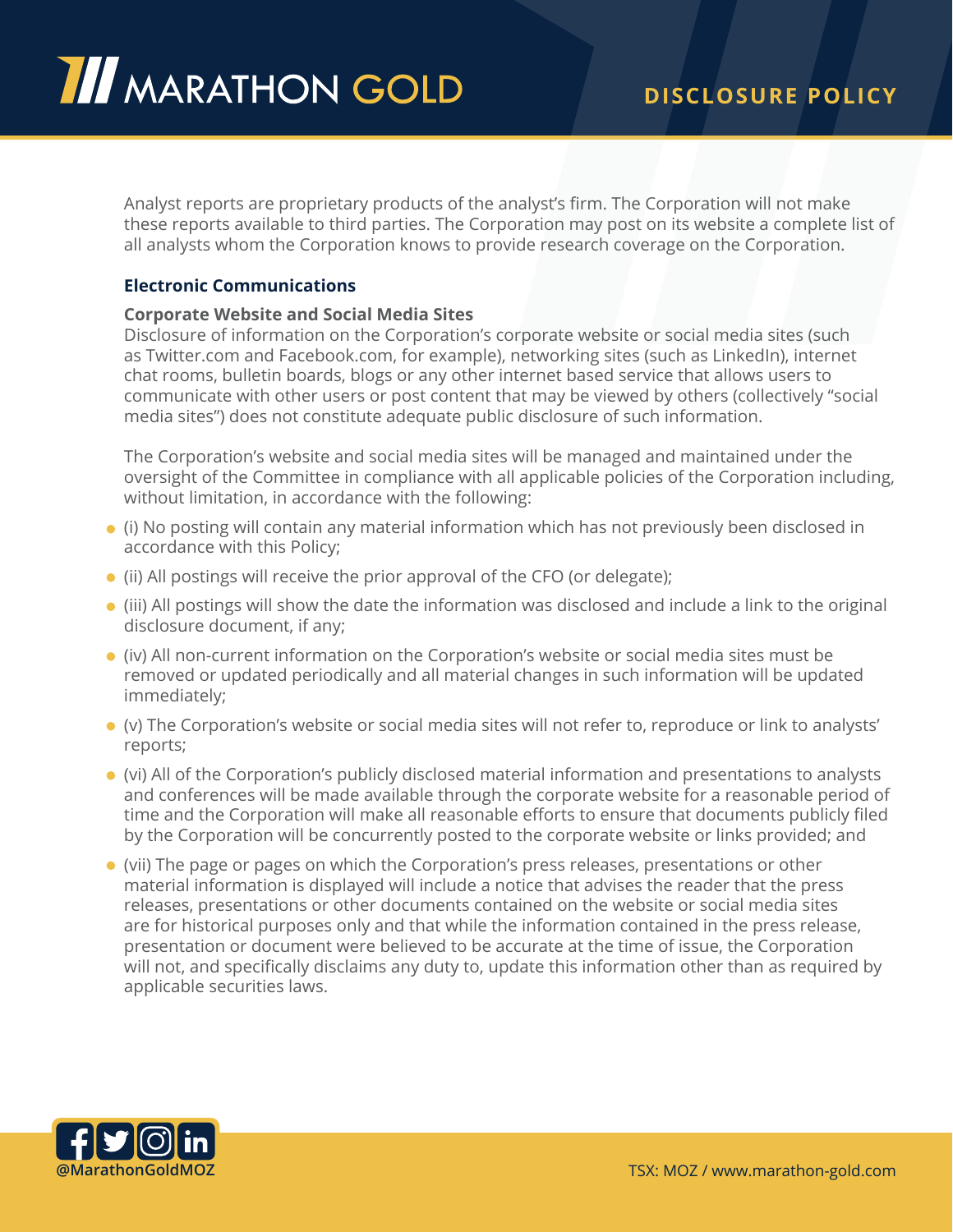The CFO (or delegate) in consultation with the Committee will be responsible for:

- (i) The creation and maintenance of, and postings (including any responses of the Corporation to third party postings) to the Corporation's website and social media sites;
- (ii) The review, prior approval and monitoring of any links from the Corporation's website or social media sites to third party social media sites and websites, and ensuring that any such links include a notice that advises the reader that he/she is leaving the Corporation's social media site and that the Corporation is not responsible for the contents or views expressed on such third party social media site or website;
- (iii) Ensuring that all postings and other information on the Corporation's website and social media site are up to date and accurate; and
- (iv) maintaining a log of postings indicating the date that each posting is made and/or removed.

# **Use of Social Media Sites by Directors, Officers and Employees**

Use of social media sites by directors, officers and employees must comply with this Policy, the Corporation's Code of Business Conduct and Ethics and any other applicable policies implemented from time to time. In addition, a director, officer or employee who identifies as such or in any other way indicates a connection to the Corporation on any social media site must adhere to the following standards:

- (i) All communications on the social media site must be conducted in the same ethical manner as is expected in the Corporation's workplace;
- (ii) No communication on behalf of the Corporation is permitted through social media sites unless specifically authorized by the Corporation's CFO (or delegate);
- (iii) If there is any possibility that a post could be interpreted as speaking on behalf of the Corporation when not authorized to do so, the post must include a disclaimer that the information in the post is the personal view of the poster and not necessarily that of the Corporation;
- (iv) No material information which has not previously been disclosed in accordance with this Policy may be posted;
- (v) No confidential information may be posted;
- (vi) Every post must reflect common sense and good judgement and must only contain meaningful and respectful comments;
- (vii) Posts must not use language that is abusive, harassing, stalking, threatening, defamatory, offensive, obscene, vulgar, violent, hateful or targeting a particular race/ethnicity, religion, gender, nationality or political belief;
- (viii) Directors, officers or employees must never represent themselves in a false or misleading way in posts and where appropriate must accurately state their title and role with the Corporation;

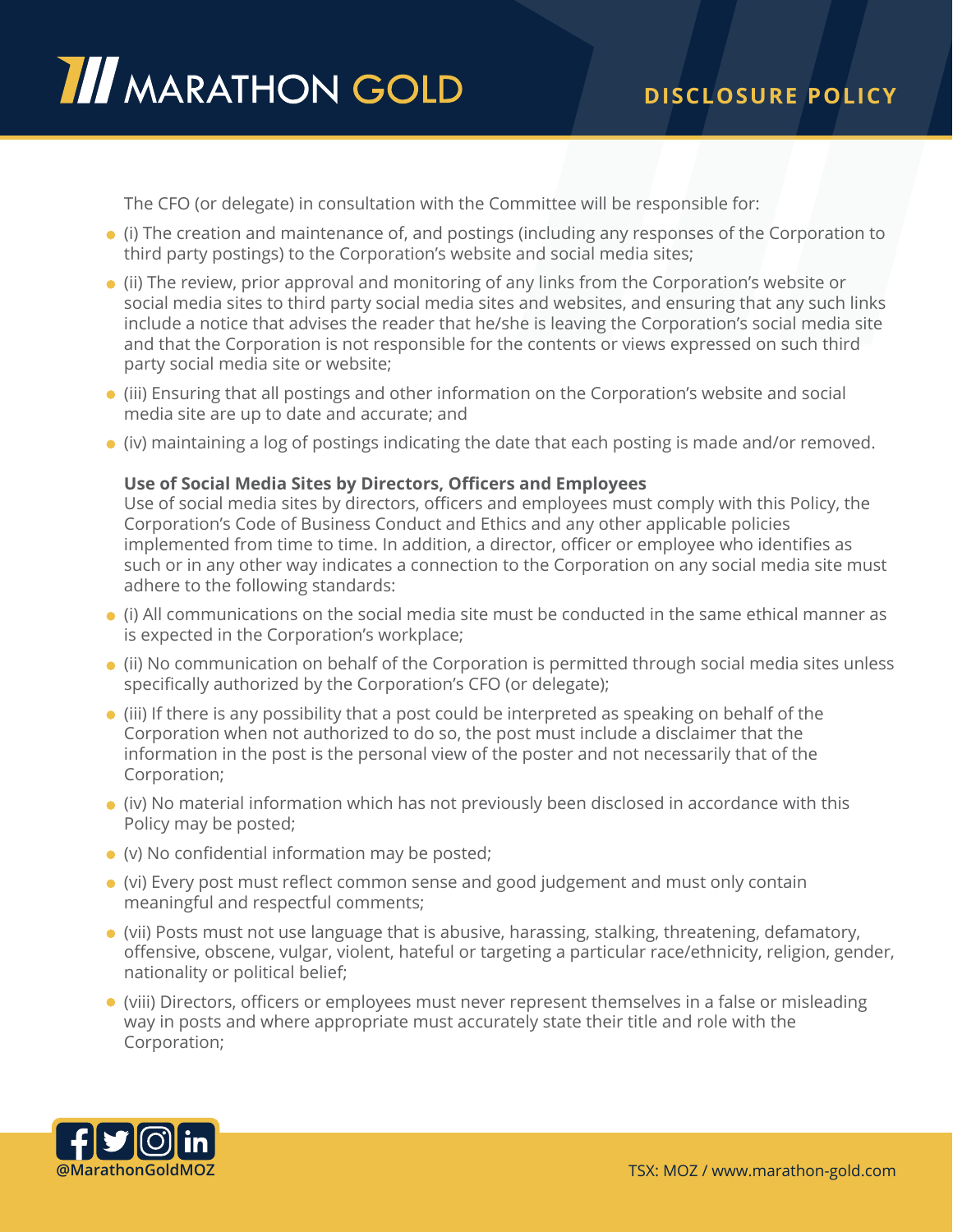- (ix) Posts must respect the privacy of others and therefore, before posting a comment, photo or video which includes a director, officer or employee of the Corporation, their prior consent must be obtained; and
- (x) Posts must not contain any of the Corporation's logos, trademarks or other intellectual property without the consent of the CFO (or delegate).

The Corporation's CFO (or delegate) is responsible for monitoring social media sites for discussions related to the Corporation or its stakeholders. Any director, officer or employee who becomes aware of any discussions or other postings on social media sites is required to report the location of such discussions or postings to the CFO (or delegate).

### **Electronic Inquiries**

The Corporation's CFO (or delegate) will be responsible for responses to electronic inquiries, for which only public information or information which could otherwise be disclosed in accordance with this Policy will be utilized.

### **Forward-Looking Information**

The Corporation may from time to time provide certain forward-looking information in press releases, orally and in other disclosure materials to enable shareholders and the investment community to better evaluate the Corporation and its prospects. Any such information will be clearly identified as forward looking and will be accompanied by appropriate cautionary language. All new public disclosures of material forward-looking information must be approved by the Committee.

#### **Disclosure Record**

The Corporation's CFO (or delegate) will be responsible to maintain a file containing all public information about the Corporation, including continuous disclosure documents, press releases, analysts' reports, and transcripts or recordings of conference calls (transcripts maintained after 30 days).

#### **Maintaining Confidentiality**

Employees with knowledge of confidential or material information may not communicate such information to anyone else, unless it is necessary to do so in the course of business. All people who are made aware of confidential information will be advised that the material is confidential and that they are prohibited from disclosing such information to unauthorized personnel.

To protect material information from disclosure, the following procedures should be observed:

- (i) Documents and files containing confidential information should be kept in a safe place to which access is restricted to individuals who "need to know" that information in the necessary course of business.
- (ii) Confidential matters should not be discussed in public places where the material information may be overheard.